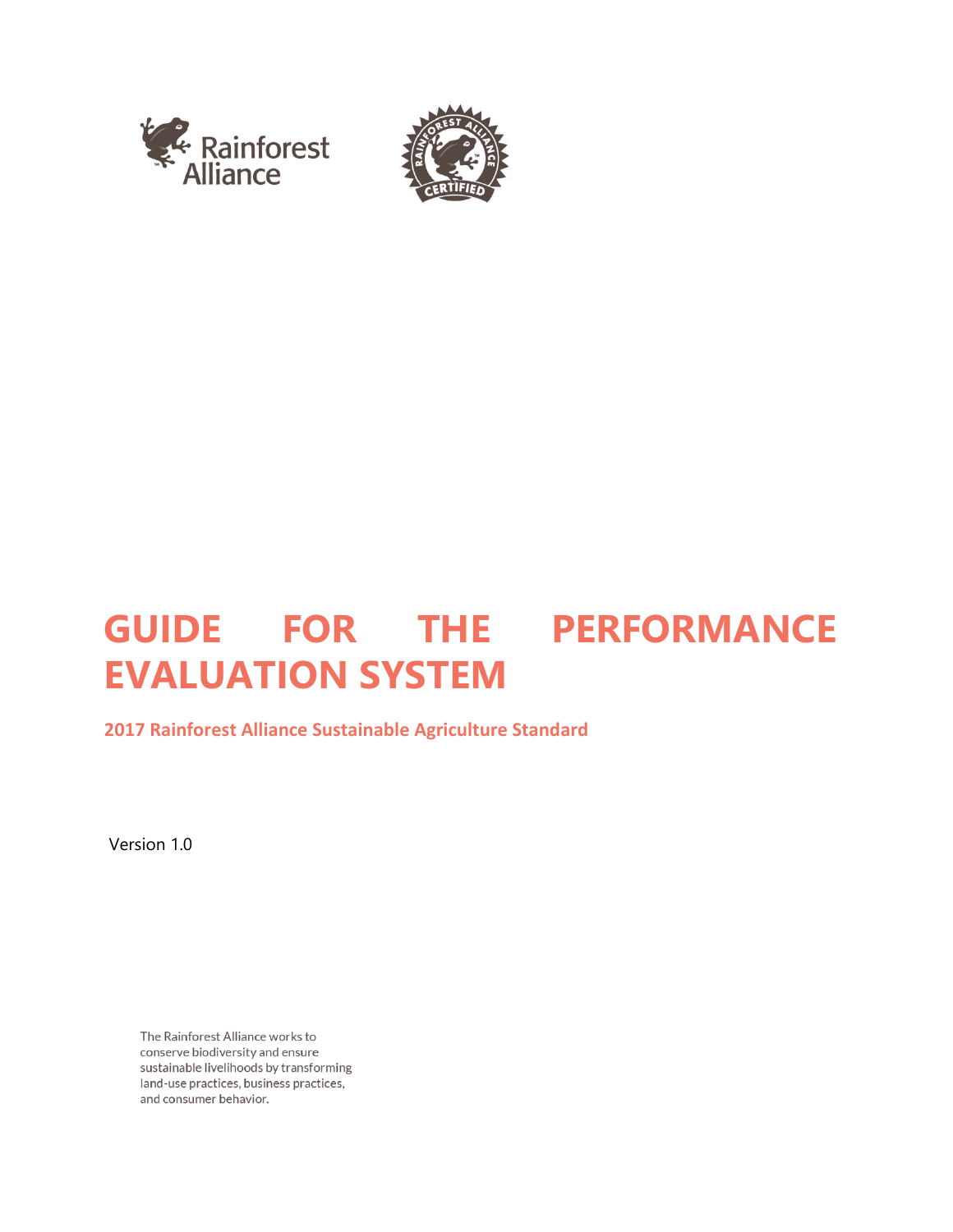#### More information?

For more information about the Rainforest Alliance, visit [www.rainforest-alliance.org](http://www.rainforest-alliance.org/) or contact [info@ra.org](mailto:info@ra.org)

#### Translation Disclaimer

Translation accuracy of any Rainforest Alliance sustainable agriculture certification program document into languages other than English is not guaranteed nor implied. For any questions related to the accuracy of the information contained in the translation, refer to the official English version. Any discrepancies or differences created in the translation are not binding and have no effect for auditing or certification purposes.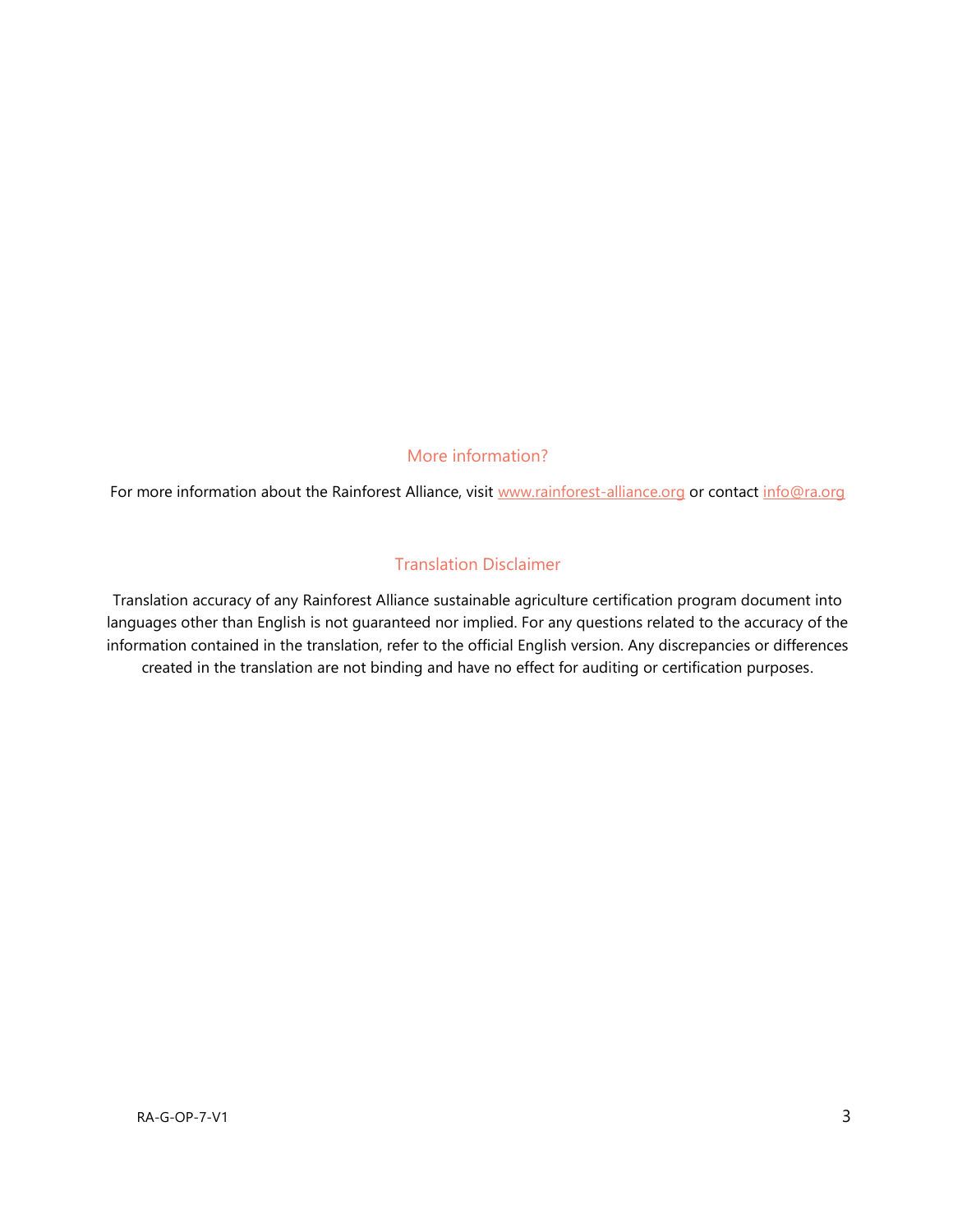#### **1. Introduction**

The Rainforest Alliance is a growing network of people who are inspired and committed to work together to achieve its mission of conserving the biodiversity and ensuring sustainable livelihoods. For more information about Rainforest Alliance, visit our website: [http://www.rainforest-alliance.org.](http://www.rainforest-alliance.org/)

This document is a guide for the performance evaluation system of individual farms, groups and multi-sites and it is aimed to Certification Bodies and to all operations participating in the Certification program.

## **2. 2017 Rainforest Alliance Standard for Evaluating the Performance System**

The 2017 Rainforest Alliance Sustainable Agriculture Standard is comprised of four areas of impact, plus a fifth area for the cattle production scope. Each area of impact is made up by a combination of Zero tolerance criteria, critical criteria and continuous improvement criteria, explained as follow:

- **Zero Tolerance Criteria:** Rainforest Alliance acknowledges five critical criteria with 'Zero Tolerance'. Nonconforming with any of such criteria with zero tolerance will result in the refusing or immediate cancellation of the certificate, without the chance of a verification audit.
- **Critical Criteria:** The critical criteria cover the environmental, social and labor aspects of higher priority and risk. The operations must comply with all the critical criteria applicable at all the time, as a requirement for granting or maintaining the certificate.
- **Continuous improvement criteria:** Constitute the continuous improvement criteria, which require that the operations increment through time its compliance across the performance levels: Level C, Level B and Level A.

| <b>Compliance status</b>   | <b>Conditions</b>                                                                                     |
|----------------------------|-------------------------------------------------------------------------------------------------------|
| <b>Conformity</b>          | The audited operation complies with the requirements of the criteria.                                 |
| <b>Non-conformity (NC)</b> | The audited operation does not comply or partially complies with<br>the requirements of the criteria. |
| Not applicable (N/A)       | The items of the criteria are not included in the scope of the audit.                                 |

Regardless the type of criteria, these are always assessed as follows:

The 2017 Certification Rules establish that for approving a certification or control audit, the audited operation must comply with:

- a. All the applicable critical criteria
- b. The compliance requirements for the Continuous Improvement Criteria, corresponding to its year within Rainforest Alliance performance system, according to the following table: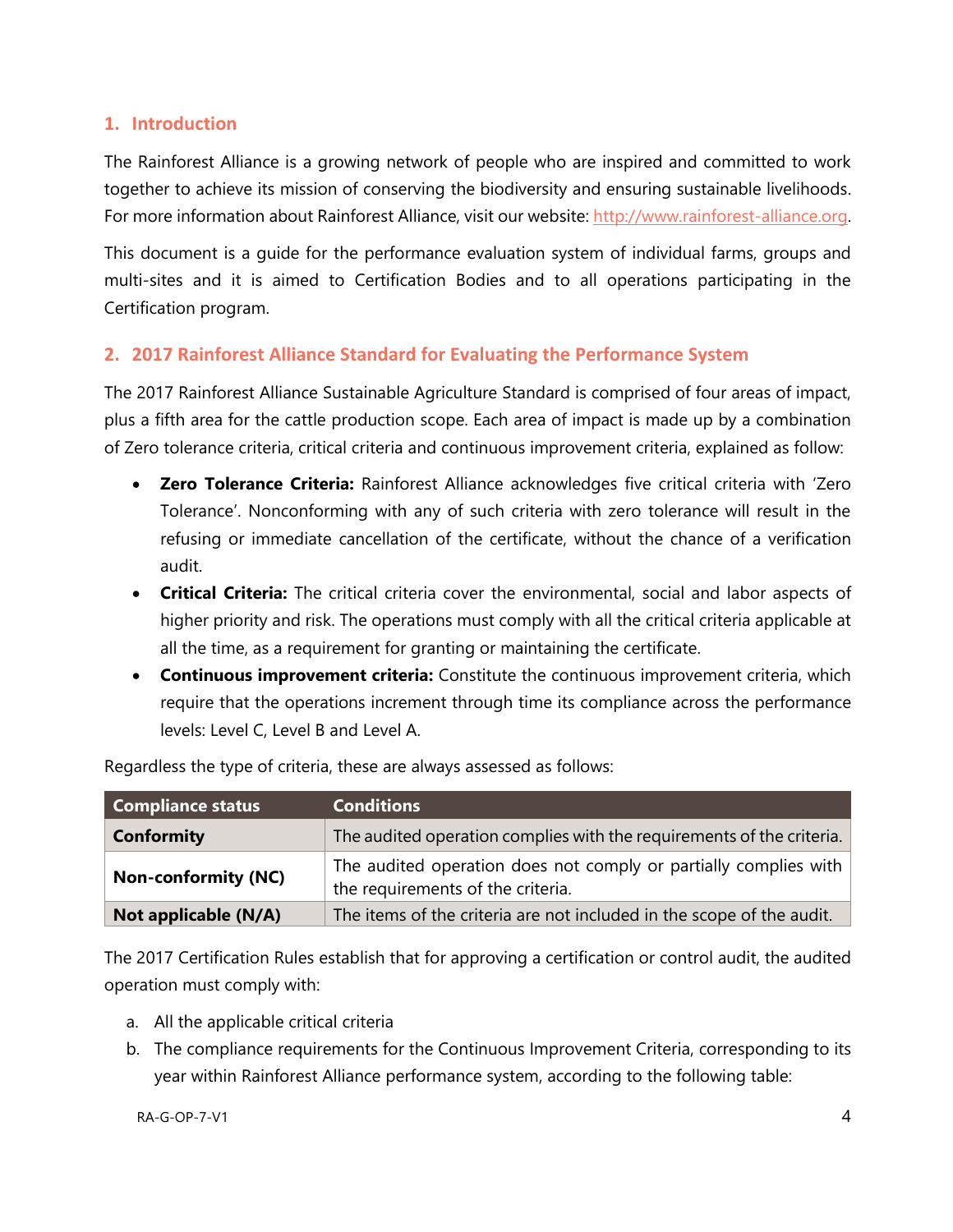| Year          | Minimum Compliance Percentage per Level and Year |                |                |  |
|---------------|--------------------------------------------------|----------------|----------------|--|
|               | <b>Level C</b>                                   | <b>Level B</b> | <b>Level A</b> |  |
| <b>Year 0</b> | 50%                                              |                |                |  |
| Year 1        | 65%                                              | ٠              |                |  |
| Year 2        | 80%                                              |                |                |  |
| Year 3        | 100%                                             | 50%            |                |  |
| Year 4        | 100%                                             | 65%            |                |  |
| Year 5        | 100%                                             | 80%            |                |  |
| Year 6        | 100%                                             | 100%           | 50%            |  |

Additionally, since within the certification system there are three types of organizations, an assessment system was developed suited for the specific characteristics of each audited operation. Such systems are explained as follows:

#### **2.1. Performance Evaluation System for Individual Farms**

In this model, the audited farm is assessed against all the applicable criteria within its scope and the checklist is completed accordingly. The compliance results are estimated at the Critical Criteria Level, Level C, Level B and Level A; as follows:

$$
Conformance \% = \frac{Criteria met}{Applicable criteria} x100
$$

#### **Table 1. Rules for the Compliance with the Continuous Improvement Criteria**

For example, for a farm being audited against all the compliance levels, the scores for each level is calculated as follows:

| Level                         | <b>Compliance calculation</b>                                                              |  |
|-------------------------------|--------------------------------------------------------------------------------------------|--|
| <b>Critical Criteria (CC)</b> | Compliance $\% = \frac{CC \; Met}{CC \; Applied}$ x100                                     |  |
| <b>Level C Criteria</b>       | Compliance $\% = \frac{Level C C}{Level C C}$ Criteria Applicable $x100$                   |  |
| <b>Level B Criteria</b>       | Compliance $\% = \frac{Level \ B \ Criteria \ Met}{Level \ B \ Criteria \ Applied \ x100}$ |  |
| <b>Level A Criteria</b>       | Compliance $\% = \frac{Level \ A \ Criteria \ Met}{Level \ B \ Criteria \ Applied \ x100}$ |  |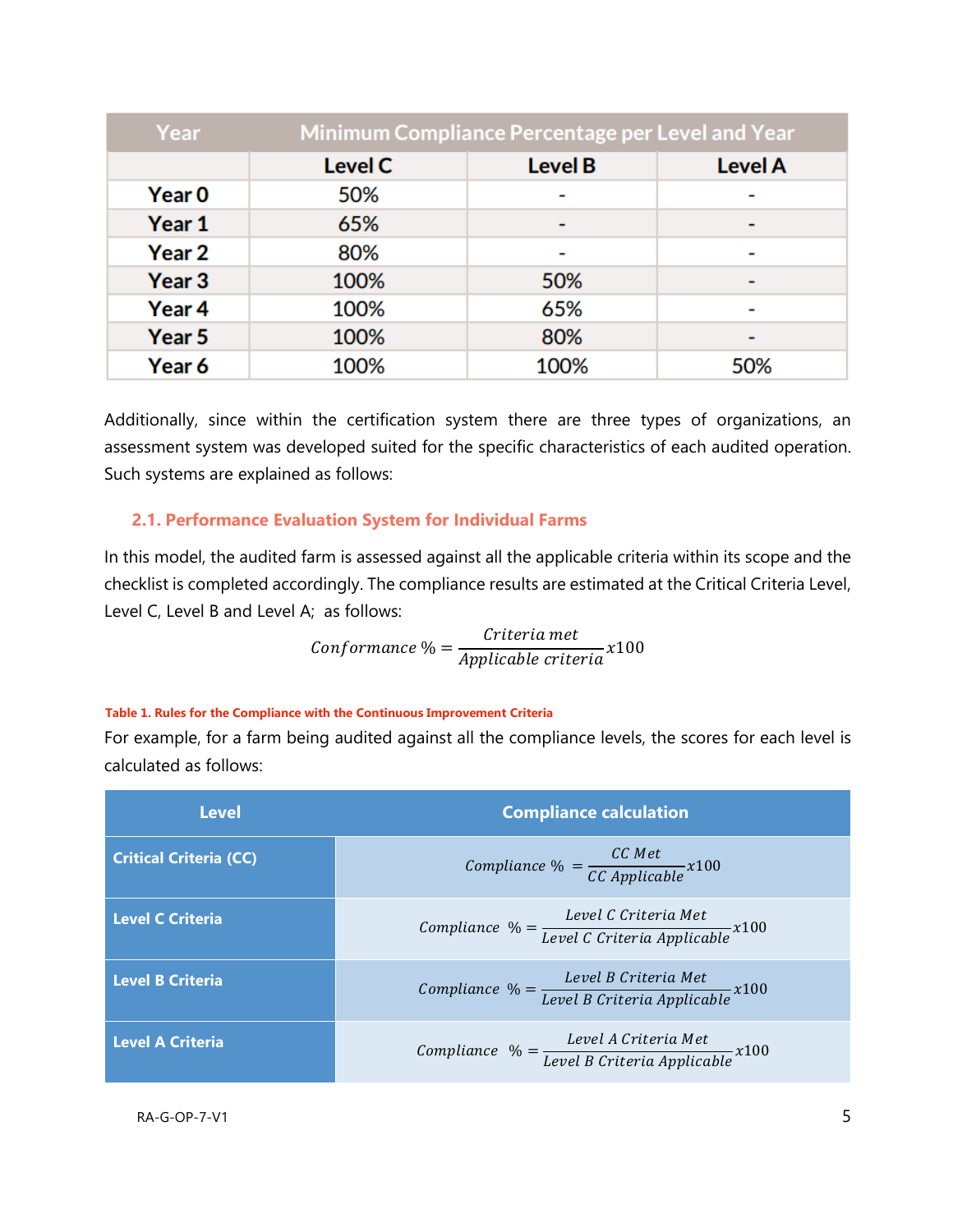If the audited farm complies with the 100% of the applicable critical criteria and the requirement established in the Rules for the Compliance with the Continuous Improvement Criteria (Table 1) for its respective year within the system, a certificate for a single farm is issued.

#### **2.2. Group Performance Evaluation System (Not includes Multi-sites)**

In this model, the facilities of the group administrator (GA) as well as those of each farm member selected for sampling are audited. Each audited operation is assessed against all the applicable criteria within its scope and the checklist is completed accordingly; for example, the audit scope of a group administrator includes the infrastructure, staff and other areas of human activities directly linked with the management of the certificate, and when applies, the GA is audited against the criteria related to natural ecosystems, processing areas, agrochemical management or any other element related to the impact areas that are directly managed by the GA.

For each farm sampled, the compliance results are estimated at the Critical Criteria Level, Level C, Level B and Level A, as follows:

$$
Conformance \% = \frac{Criteria Met}{Applicable Criteria} x100
$$

For example, for a sample of member farms that are being audited against all the compliance levels, the scores per level will be estimated as follows:

| <b>Level</b>                               | Farm 1          | Farm 2          | Farm 3          | Farm 4          |
|--------------------------------------------|-----------------|-----------------|-----------------|-----------------|
| <b>Critical</b><br><b>Criteria</b><br>(CC) | Compliance % CC | Compliance % CC | Compliance % CC | Compliance % CC |
| <b>Level C Criteria</b>                    | Compliance      | %               | Compliance      | $\%$            |
|                                            | %               | Compliance      | %               | Compliance      |
|                                            | Level C         | Level C         | Level C         | Level C         |
| <b>Level B Criteria</b>                    | Compliance      | %               | %               | Compliance      |
|                                            | %               | Compliance      | Compliance      | $\%$            |
|                                            | Level B         | Level B         | Level B         | Level B         |
| <b>Level A Criteria</b>                    | Compliance      | Compliance      | Compliance      | Compliance      |
|                                            | %               | %               | %               | $\%$            |
|                                            | Level A         | Level A         | Level A         | Level A         |

Additionally, for farm members sampled, the group tool identifies **Recurring Non-compliances,** in the event that NC are found in 20% or more of the sampled farms, for the same criterion.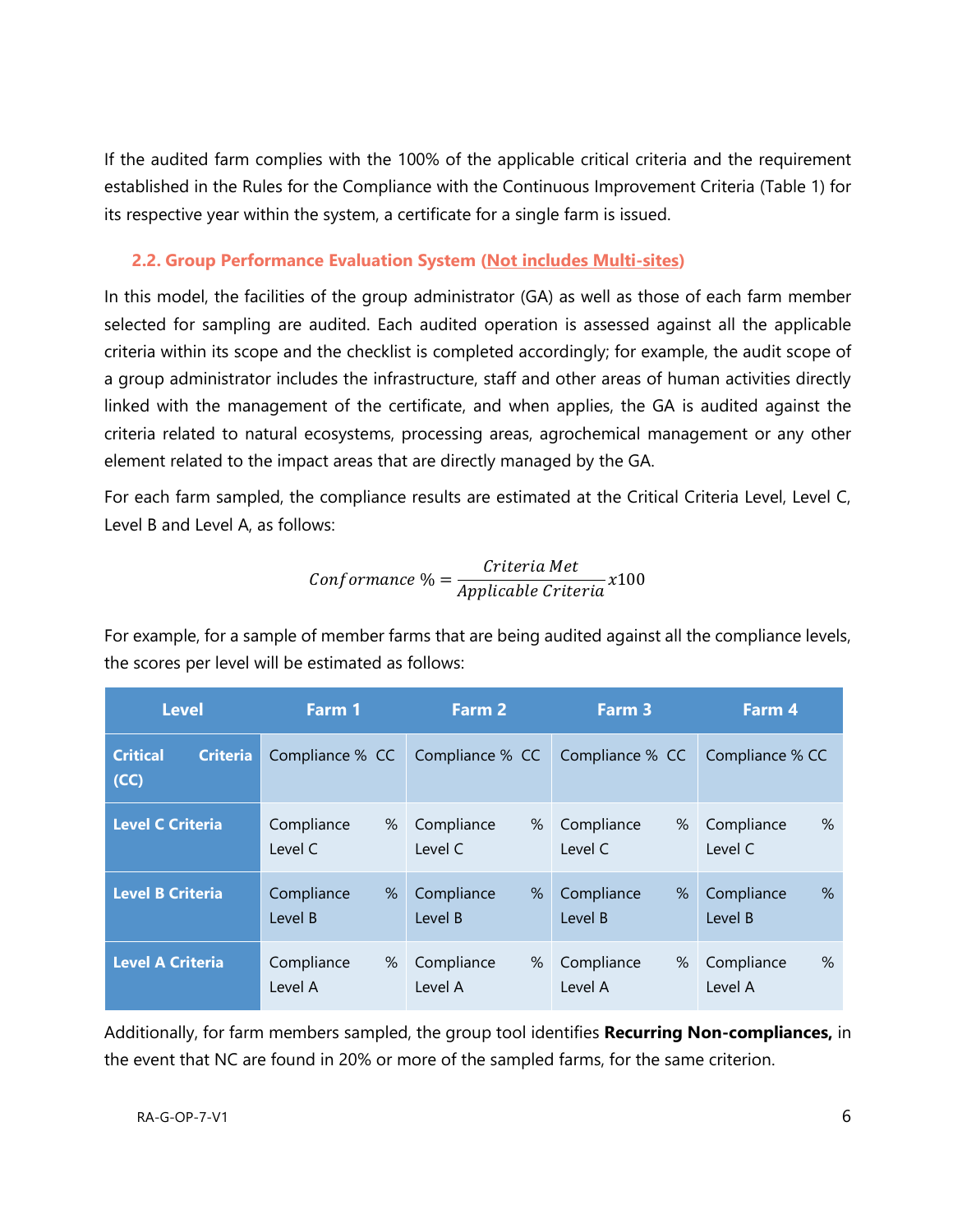For the case of the Group Administrator, the compliance results are estimated at the Critical Criteria level, Level C, Level B and Level A the same way as for the farm member; however, **Systemic Noncompliances** can be issued, as follows:

#### *Systemic Non-Compliances*

For the criteria specific for the "Group Administrator", which are identified in the group tool in blue color shading (refer to list in Appendix 1), the compliance of the farm members sampled has an influence in the score of the Group administrator, since this is responsible of the implementation. In this way, when the sample of farm members has a recurring NC for one of these criteria, the tool will **automatically** issue, in the GA tab, a Non-Compliance to the Group administrator named "Systematic Non-Compliance".

In the case that the member farm sampled needs a verification audit related to criteria specific for the Group administrator, the verification audit will include the double of the number of farms where the NC was found (according to the Rules for Planning and Conducting Audits, section 5.4g). The sample will include the Group administrator, only if this, as facility has a NC.

Once the Group administrator and each one of the farms meet with the 100% of the applicable critical criteria and with the requirements established by the Rules for the Compliance with the Continuous Improvement Criteria (Table 1) for its respective year within the system, a certificate for an enterprise named "Group administrator" is issued.

## **2.3. Multi-Site Performance Evaluation System**

In this model, the facilities of the group administrator (GA) as well as those of each multi-site farm chosen for sampling are audited. Each audited operation is assessed against all the applicable criteria within its scope and the checklist is completed accordingly; for example, the audit scope of a group administrator includes the infrastructure, staff and other areas of the human activities directly linked with the management of the certificate, and when applies, the GA is audited against the criteria related to natural ecosystems, processing areas, agrochemical management or any other element related to the impact areas that are directly managed by the GA.

For each operation audited, the compliance results are estimated at Critical Criteria Level, Level C, Level B and Level A, as follows:

$$
Compliance \quad \% = \frac{Criteria Met}{Applicable Criteria} x100
$$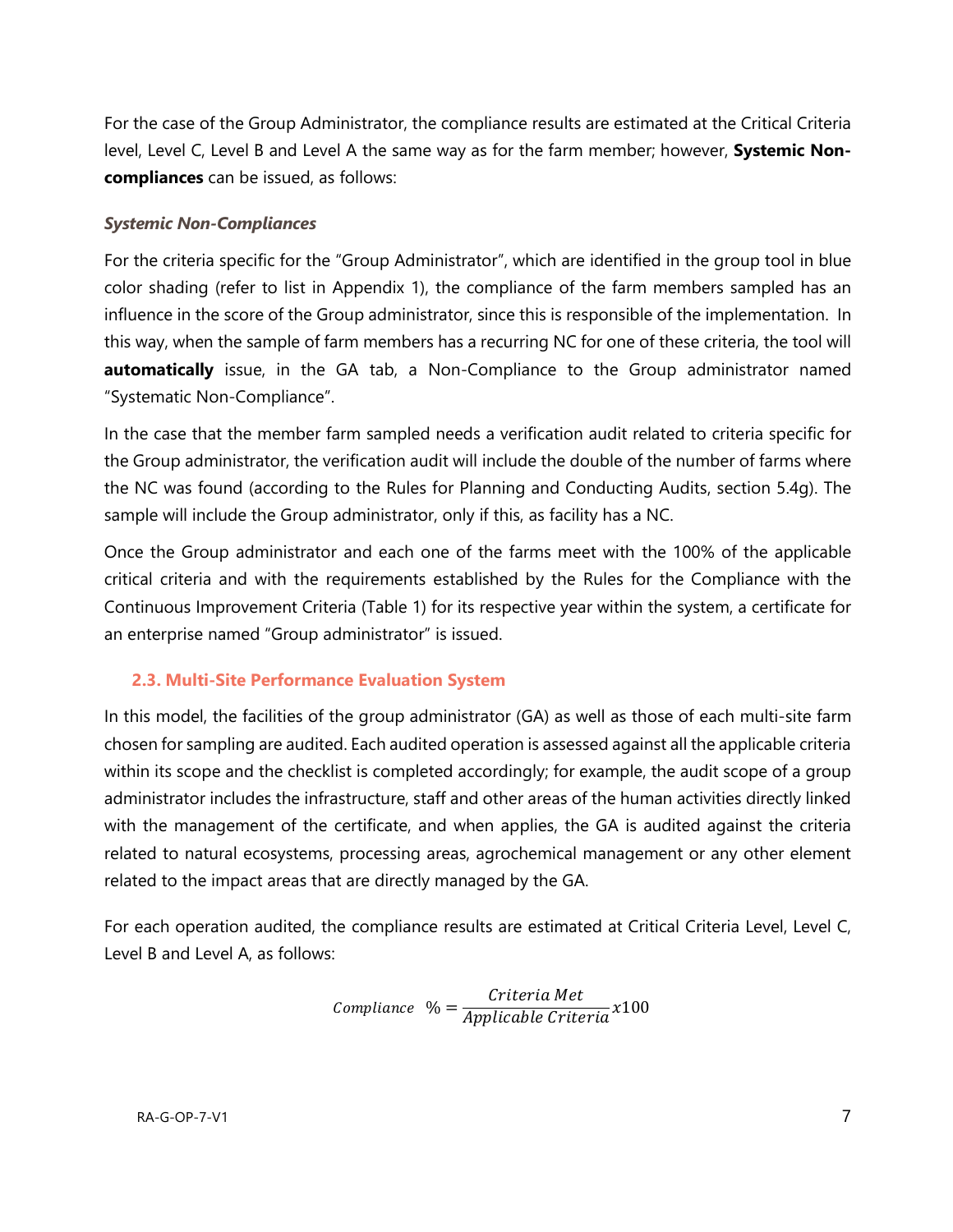For example, for a multi-site group that is being audited against all the compliance levels, the scores per level will be estimated as follows:

| <b>Level</b>                               | <b>GM</b>       | <b>Multi-site 1</b><br><b>Farm</b> |                 | <b>Multi-site 2 Farm Multi-site 3 Farm</b> |
|--------------------------------------------|-----------------|------------------------------------|-----------------|--------------------------------------------|
| <b>Critical</b><br><b>Criteria</b><br>(CC) | Compliance % CC | Compliance % CC                    | Compliance % CC | Compliance % CC                            |
| <b>Level C Criteria</b>                    | Compliance      | %                                  | Compliance      | $\%$                                       |
|                                            | %               | Compliance                         | %               | Compliance                                 |
|                                            | Level C         | Level C                            | Level C         | Level C                                    |
| <b>Level B Criteria</b>                    | Compliance      | Compliance                         | Compliance      | Compliance                                 |
|                                            | %               | %                                  | %               | $\%$                                       |
|                                            | Level B         | Level B                            | Level B         | Level B                                    |
| <b>Level A Criteria</b>                    | Compliance      | Compliance                         | Compliance      | $\%$                                       |
|                                            | %               | %                                  | %               | Compliance                                 |
|                                            | Level A         | Level A                            | Level A         | Level A                                    |

Once the Group administrator and each one of the multi-site farms audited meet with the 100% of the applicable critical criteria and with the requirements established by the Rules for the Compliance with the Continuous Improvement Criteria (Table 1) for its respective year within the system, a certificate for an enterprise named "Group administrator" is issued.

For the multi-site model, the systemic non-compliances does not apply, that means that the behavior of the multi-site farms sampled does NOT affect the Group administrator score.